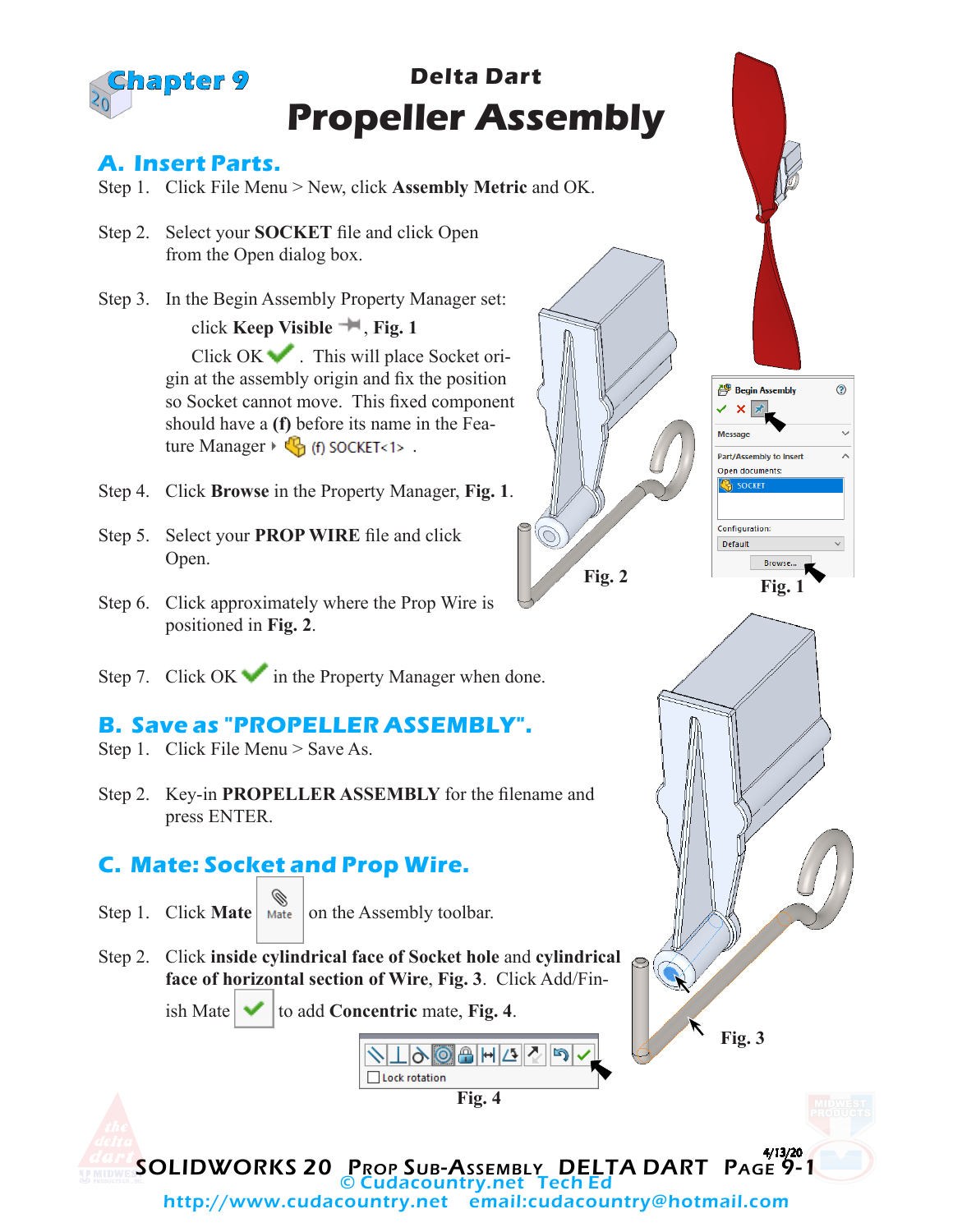- Step 3. Expand the flyout Feature Manager design tree  $(click)$  in the top left corner of the graphics area, then expand **SOCKET** and click **Plane1** , **Fig. 5**.
- Step 4. Expand **PROP WIRE** and click **Front Plane Fig. 5**.
- Step 5. Click **Distance**  $\left|\mathbf{H}\right|$  in Mate pop-up, **Fig. 6**. Set **distance 8.5** and press ENDTER. click Add/Finish Mate  $\bullet$  to add the **Distance** mate.

1/51 G 8.50mm **Fig. 6**

- Step 6. Click OK in the Property Manager.
- Step 7. Save. Use **Ctrl-S**.

# **D. Insert Propeller.**

- 臂 Step 1. Click **Insert Components on the Components** on the Assembly toolbar.
- Step 2. Select **PROPELLER** file and click Open.
- Step 3. Place Propeller as positioned in **Fig. 8**.





SOLIDWORKS 20 Prop Sub-Assembly DELTA DART Page 9-2

**Fig. 7**